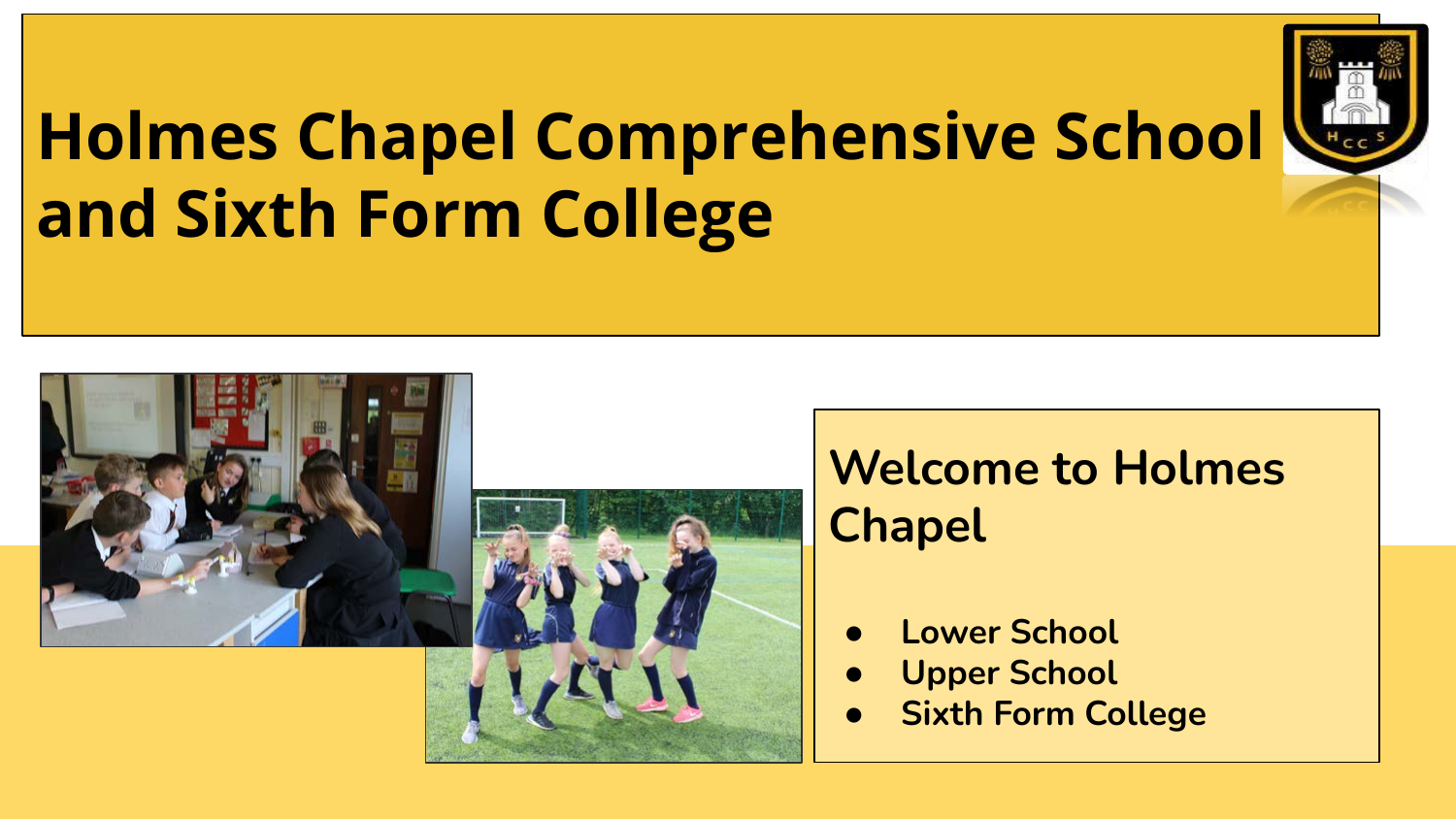#### **Community and culture - It's what we make it**welcoming Garn risk-taking playfulness humility clean cooperative driven committed team-players *inclusive* community **respect patience** accessibility **of accessibility COLLADCE** nrafi encouraging inspiring smiles understanding respect equality confidence-building **lighthearted** courageous professional friendly school-spirit involved empathetic dependable philosophy **kindness**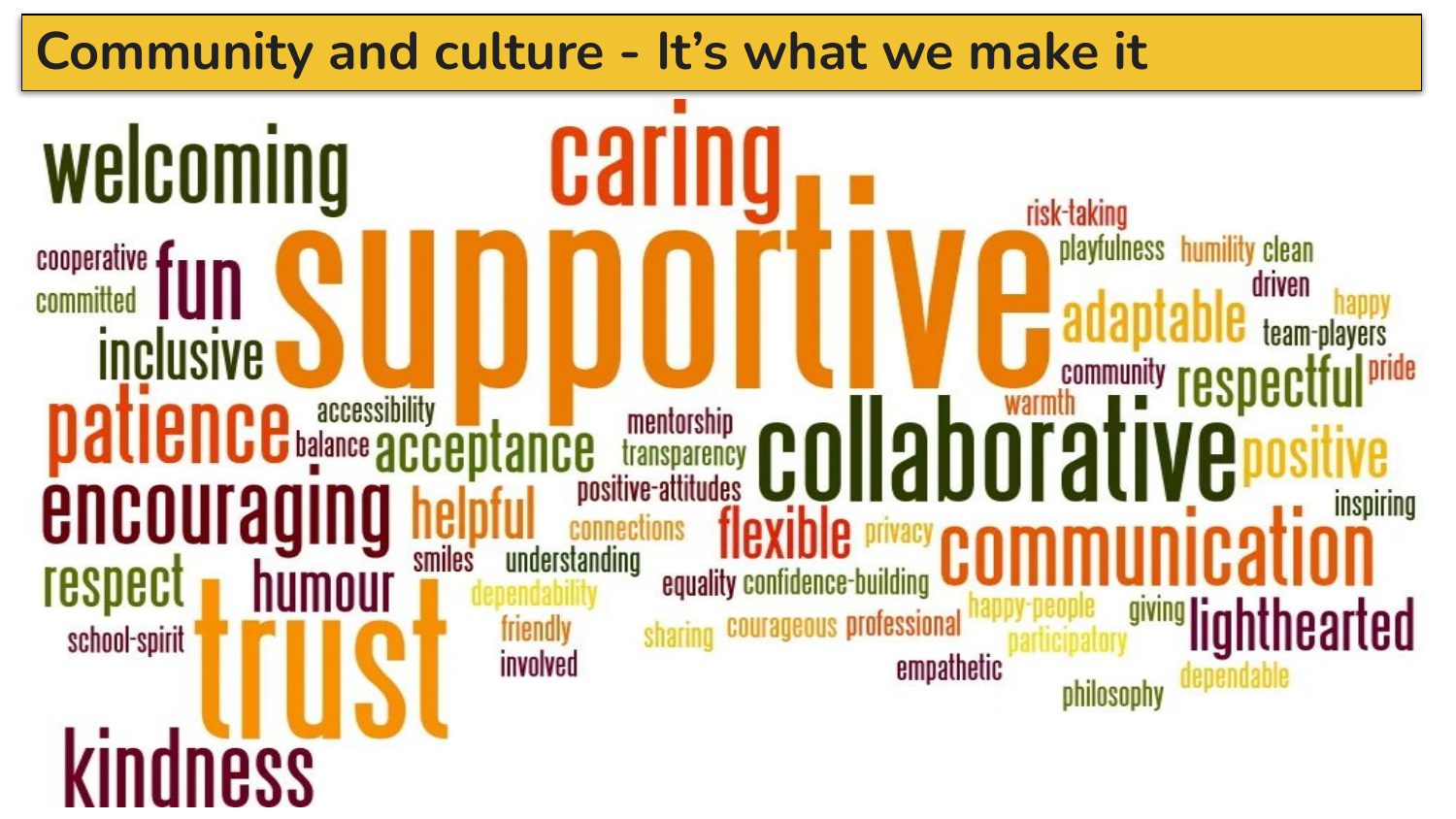#### **Holmes Chapel Comprehensive School and Sixth Form College**

**Building a shared community ethos - shared values - shared behaviours - positive relationships - happier children**

The greatness of a community is most accurately measured by the compassionate actions of its members…. A heart of grace and a soul generated by love

**Coretta Scott King**

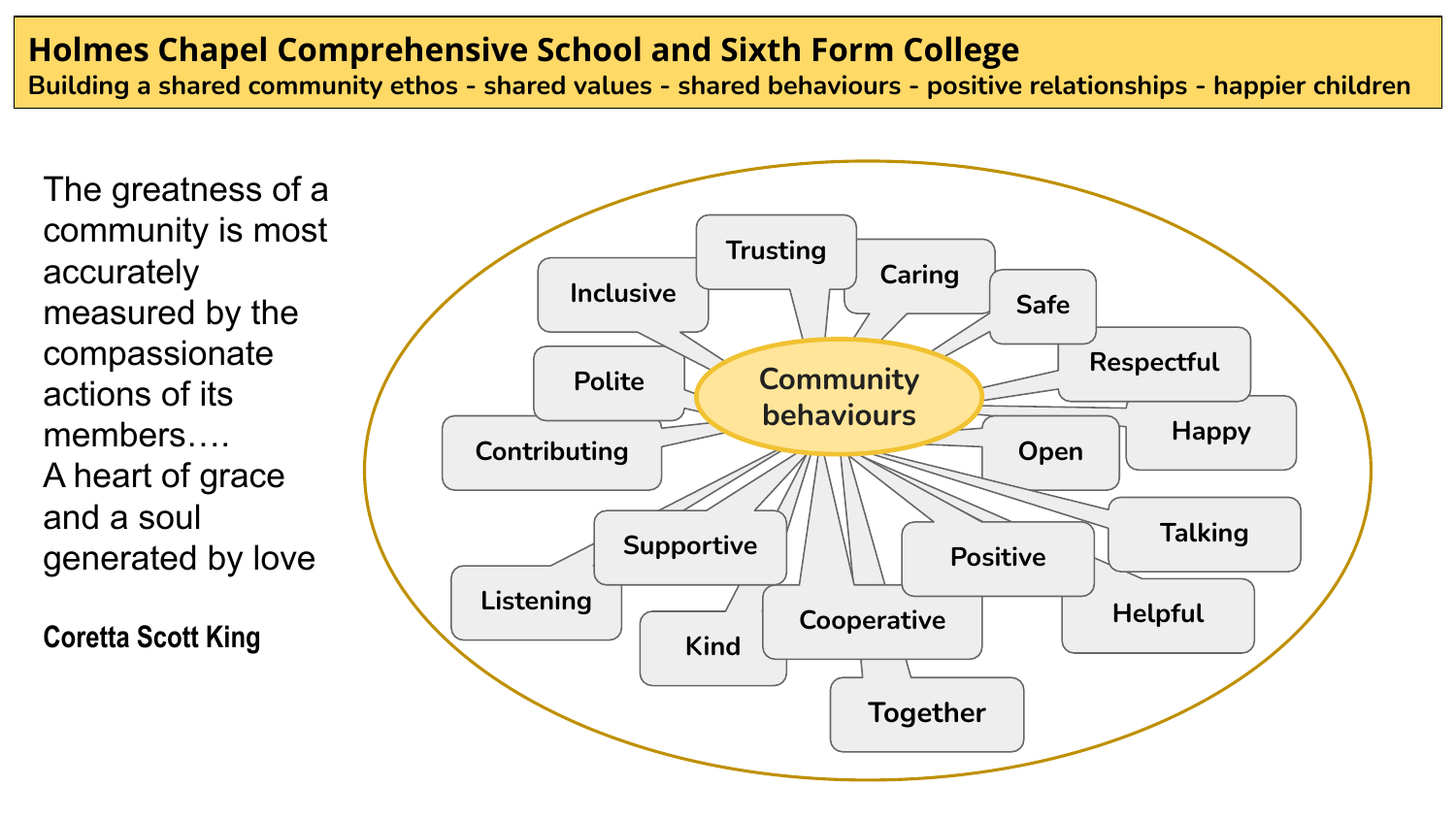### **A positive home-school relationship**

| <b>Trust us</b>                                                                                                           | <b>Talk to us</b>                                                  | <b>Work with us</b>                                                     |                                                                            |  |  |
|---------------------------------------------------------------------------------------------------------------------------|--------------------------------------------------------------------|-------------------------------------------------------------------------|----------------------------------------------------------------------------|--|--|
| Talk with your<br>child about what<br>they learned<br>every day and<br>about what was<br>good and what<br>was challenging | Be an active<br>reader. Have<br>a book of<br>your own on<br>the go | Look in<br>your child's<br>books and<br>on their<br>google<br>classroom | Be actively<br>interested<br>in their<br>studies and<br>their<br>learning. |  |  |

Talk positively about self, about learning and about health with your child

**Bernard Bielby - 1984 'School's easy Nigel. Turn up on time, be polite, work hard, do as your told and do your best'**



**Education is a shared commitment between dedicated teachers, motivated students and enthusiastic parents** 



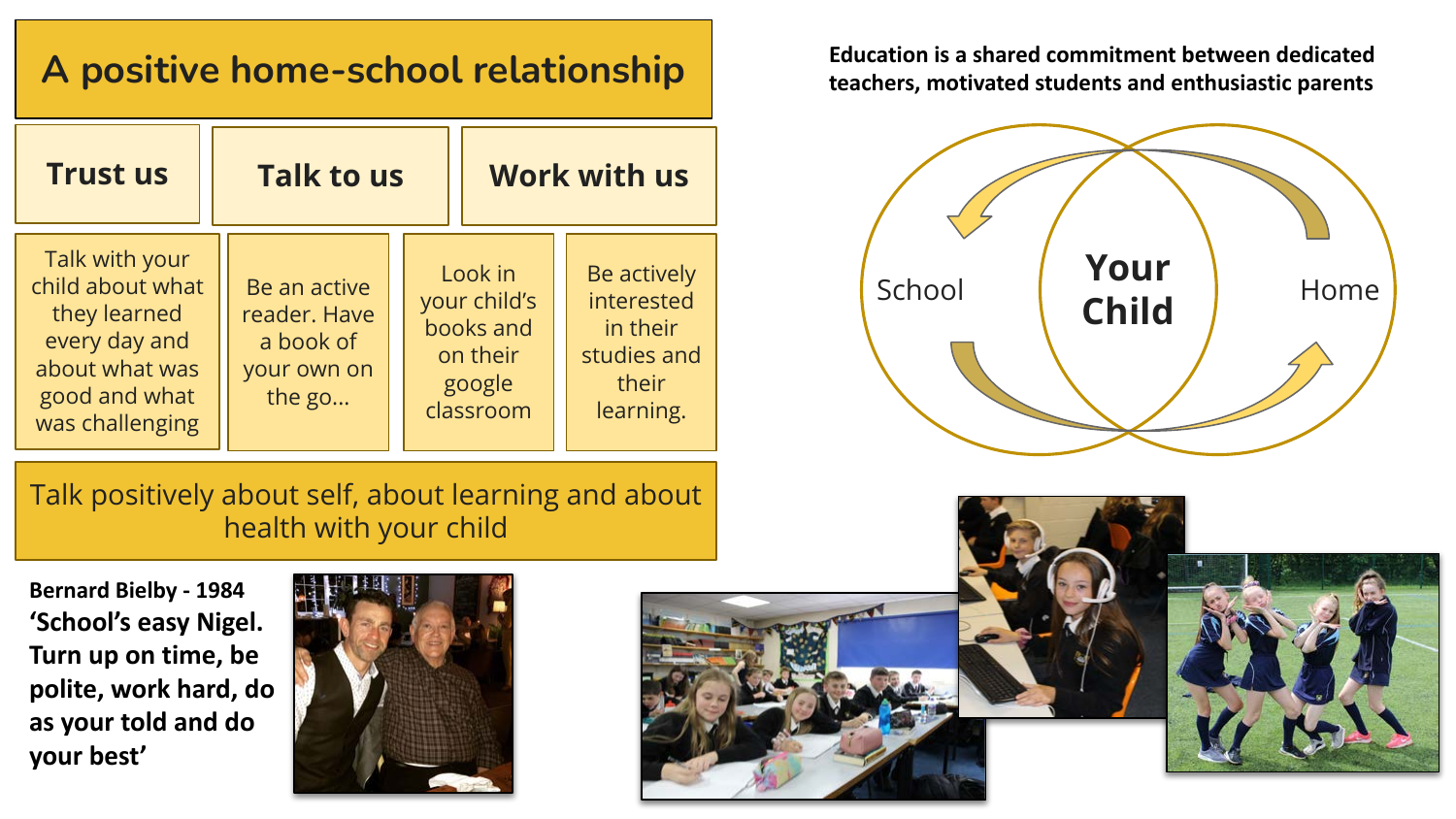**Over the next seven years at Holmes Chapel we will work together so that the children we all care for will...**



桃桃

| Grow out of<br>several sets<br>of clothes                                           |  | <b>Become part</b><br>of a massive<br>family | <b>Make new</b><br>friends               | <b>Make us</b><br>proud           |                                             | Have a lot of<br>fun and<br>laughter |                                              |                    | Learn |
|-------------------------------------------------------------------------------------|--|----------------------------------------------|------------------------------------------|-----------------------------------|---------------------------------------------|--------------------------------------|----------------------------------------------|--------------------|-------|
| <b>Make</b><br>lifelong<br>memories                                                 |  | <b>Make some</b><br>mistakes                 | <b>Enjoy</b><br>many<br><b>SUCCESSES</b> |                                   | <b>Turn from</b><br>children into<br>adults |                                      | Learn to deal with<br>life's bumps and lumps |                    |       |
| <b>Learn</b><br><b>Enter and exit the</b><br>new<br>'grumpy' stage<br><b>skills</b> |  | <b>Have girlfriends</b><br>and/or boyfriends |                                          | <b>Become more</b><br>independent |                                             | <b>Make</b><br>choices               |                                              | <b>Be</b><br>happy |       |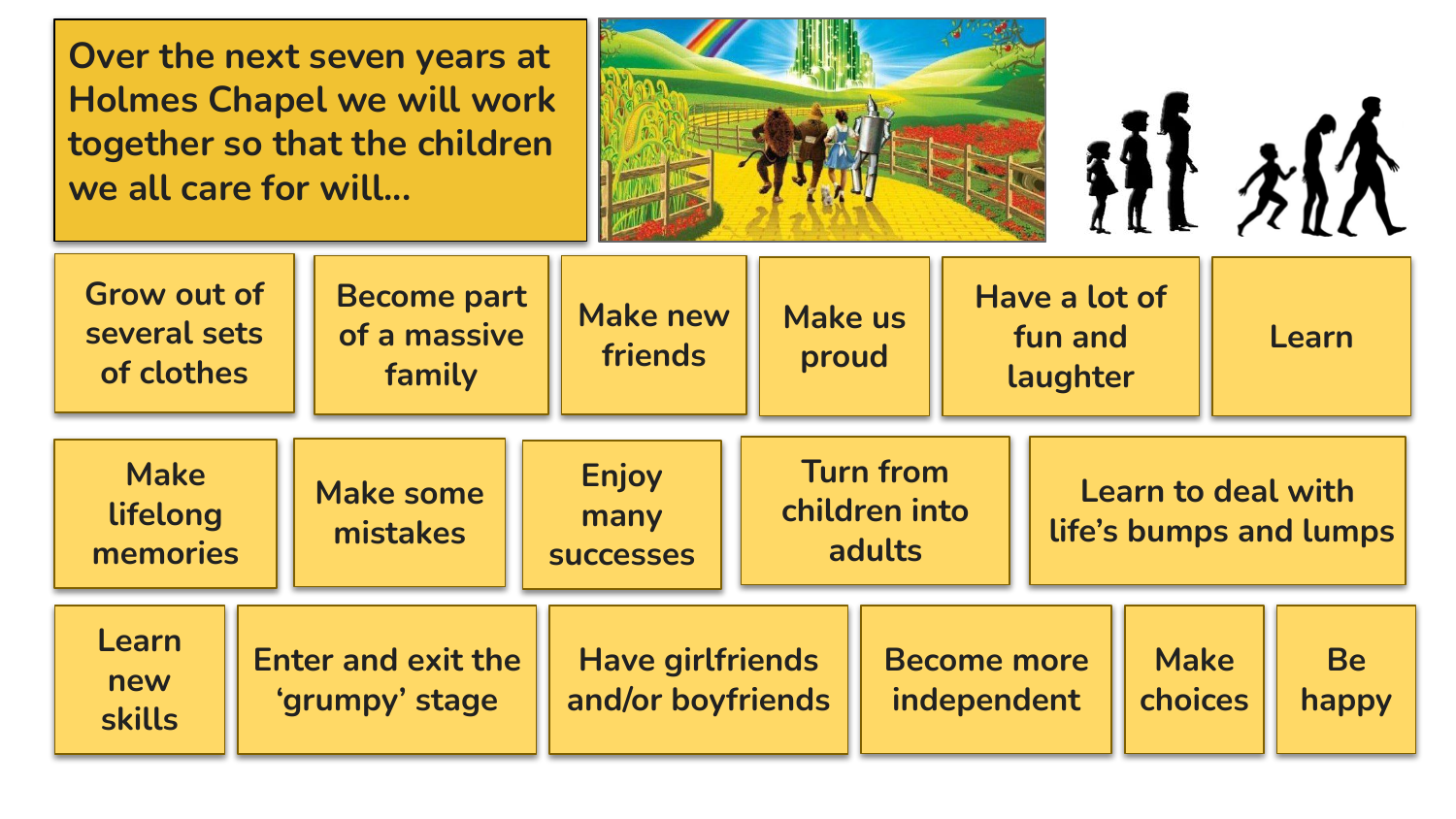## **What does it mean to be successful?**

**We want our children to be the best version of themselves**

| happy  | healthy          | safe       | confident | proud        | excited     |
|--------|------------------|------------|-----------|--------------|-------------|
| valued | <b>brave</b>     | determined | committed | enthusiastic | involved    |
| polite | <b>ambitious</b> | motivated  | secure    | caring       | cooperative |

TODAY I AM **EXCITED** ABOUT EVERYTHING

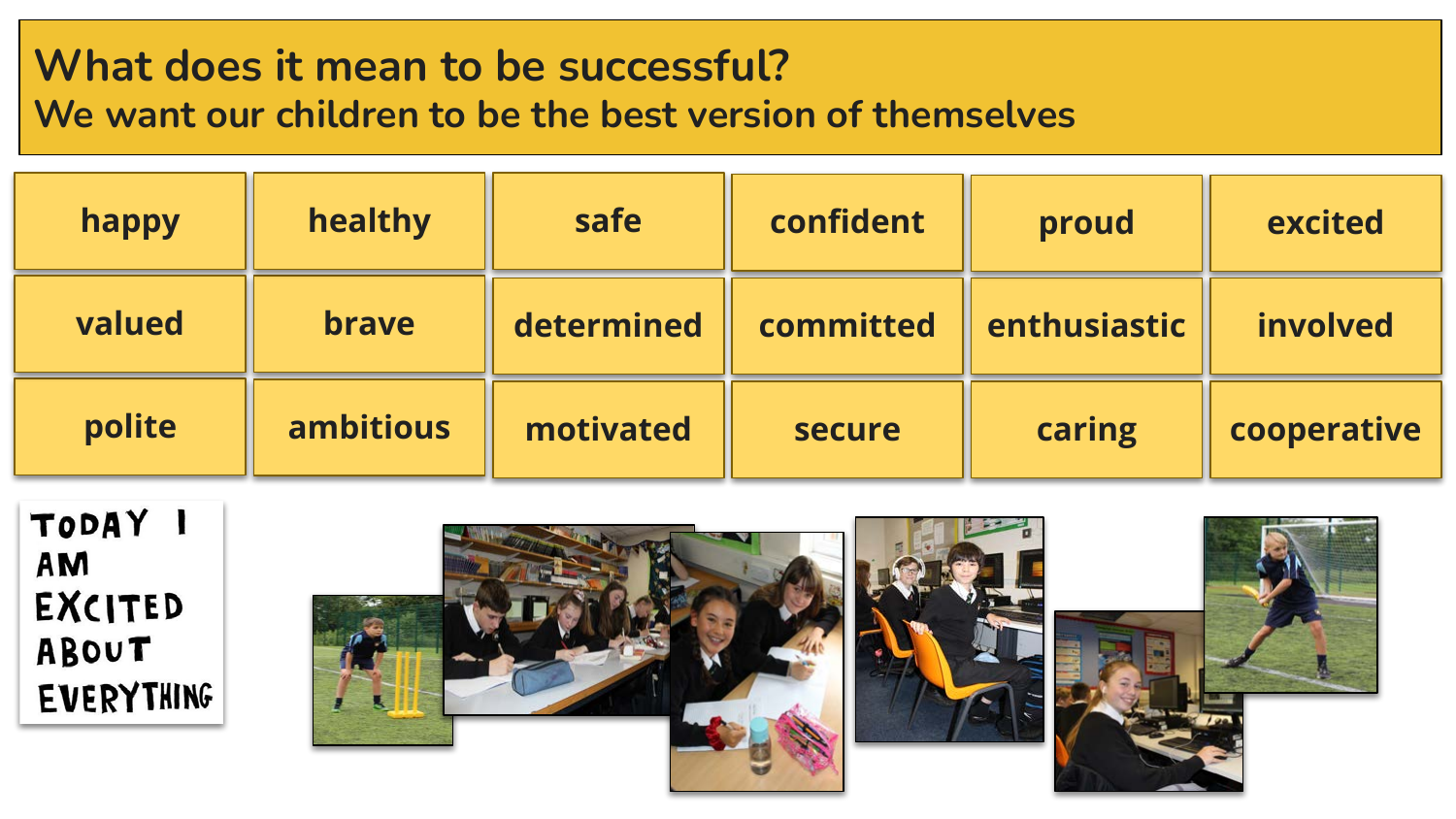### **Three connected parts of one school**

Responding to change